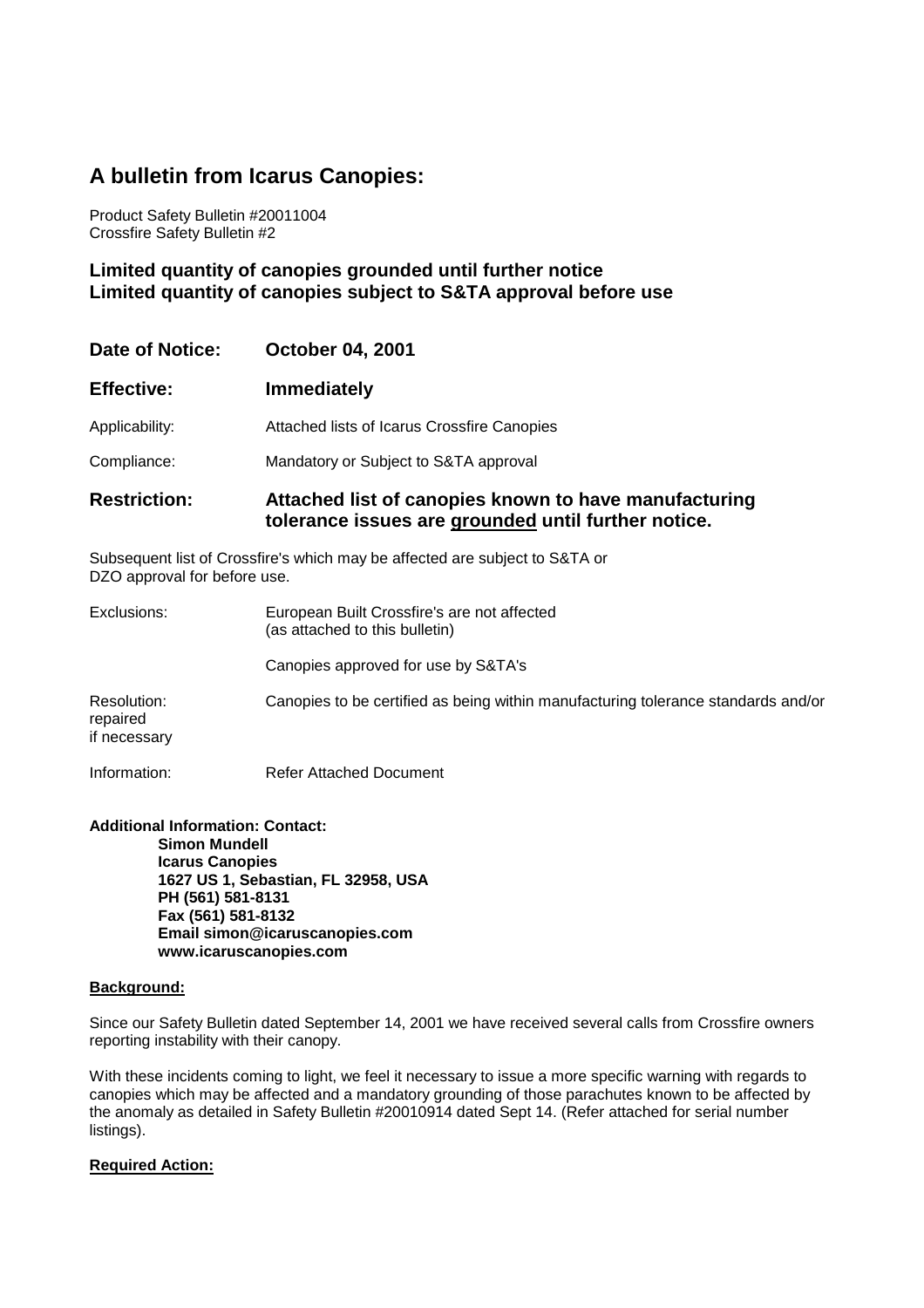Grounded Canopies (attached as annex two to this safety bulletin) Parachutes with serial numbers attached to this list that are known to have an anomaly are grounded until further notice. Refer attached serial number list titled Grounded Canopies for further details.

Limited Grounding Subject to S&TA and/or DZO approval (attached as annex three to this safety bulletin)

Crossfire's on the list of canopies deemed as POTENTIALLY AFFECTED are subject to S&TA and/or DZO approval before flight.

S&TA's must be familiar with the skydivers jumping the potentially affected Crossfire's (refer attached list) and ensure that the jumper is experienced and capable of making decisions regarding the reliability of his or her parachute. Additionally, they must have done a minimum number of jumps to have PREVIOUSLY flown the canopy in turbulent conditions and on front risers. They must meet these requirements and have not experienced any anomaly on their canopy in order for the canopy to be approved for flight.

Attached (annex one) is a detailed explanation to ensure S&TA's, DZO's and users are well-informed and capable of making educated decisions.

This bulletin and the canopy serial number lists are also available to view on our website www.icaruscanopies.com.

#### **For more information contact:**

**Simon Mundell Icarus Canopies, Inc. 1627 US Highway 1 Sebastian, Florida 32958 Telephone 561-581-8131** 

Annex One Overview:

Following is a detailed explanation to ensure a good understanding of the problem and to avoid bias or misinterpretation.

The Icarus Crossfire was designed to be the highest performing non-cross braced canopy available, able to achieve realms of flight previously considered impossible on non-cross braced parachutes with a lot of effort being put into the smoothest openings available. It's fair to say that it's lived up to that claim.

During the canopy's testing program and subsequent release there were no anomalies apparent with the design. When we learned that some canopies in the field started to experience buffeting we implemented a minor change to the canopy's trim in January 2001 and production continued.

Contrary to some statements made in various public forums there have been no changes made to the canopy's nose design or the planform shape.

Since the trim was modified, we documented a few isolated incidents of instability on Crossfire's. Upon inspecting these canopies, each was confirmed to be the result of manufacturing the canopy out of tolerance.

Upon re-building or reworking the affected canopies, the anomaly disappeared.

With the high number of canopies in the field operating normally we did not feel it was widespread, and saw it as a limited quality issue. Testing and investigating was underway.

After the incident at the Pond Swooping Nationals, additional calls were received about instability and buffeting on some canopy's prompting our service bulletin of Sept 14 urging caution on front risers.

## **The problem:**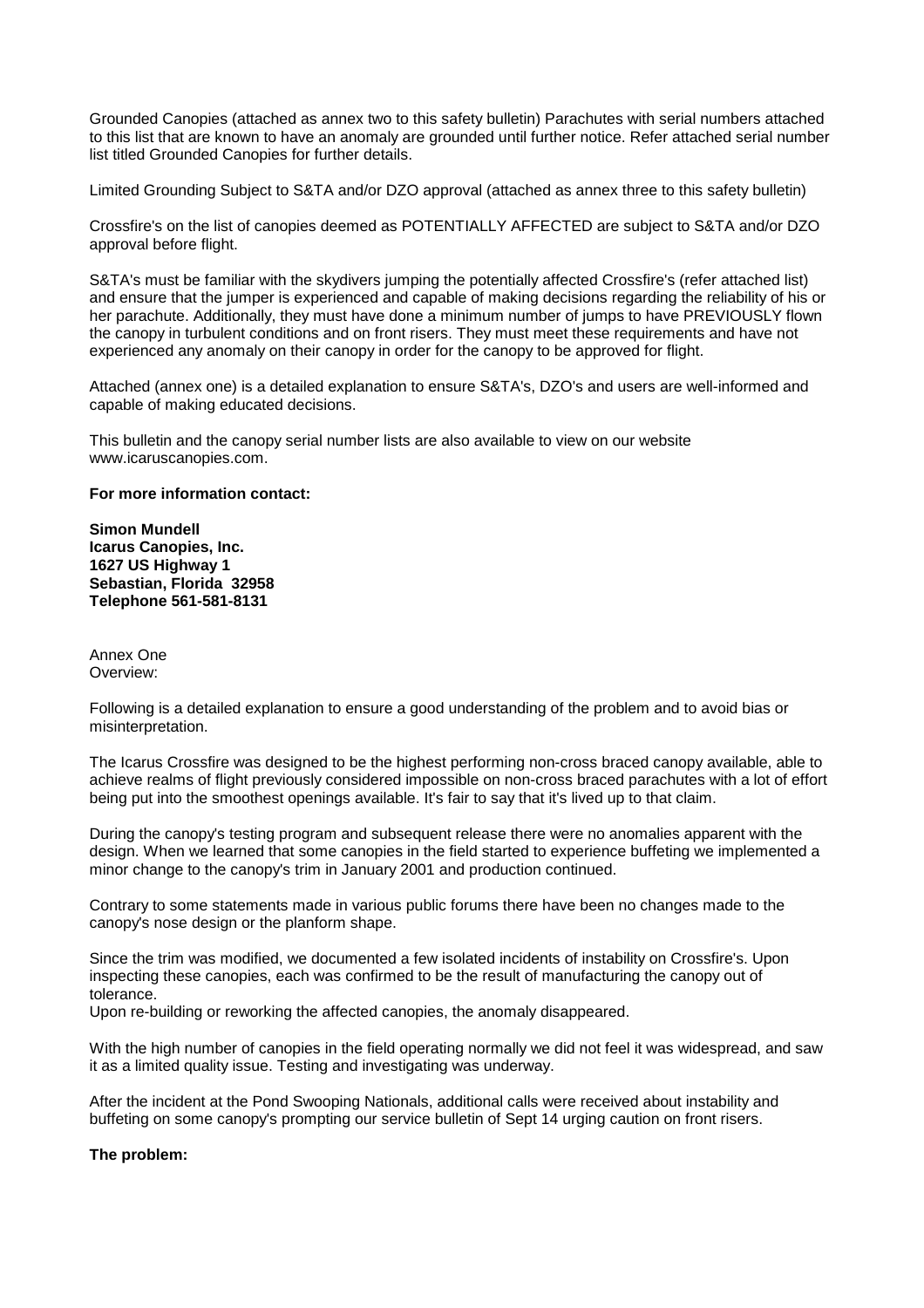The Icarus Crossfire is a high performance, constant cell aspect ratio, fully surface shaped, truly elliptical, inflatable wing. The issue with such modern designs is they are far more susceptible to trim and wing shape variances than is the case with older design canopies. This appears to be the crux of this issue.

Upon inspecting canopies that experienced buffeting or instability, inconsistent manufacturing tolerances are apparent in each of them.

Safety bulletin #20010914 Sept 14 was applied to Crossfire's built from the specific location where these tolerance issues were apparent. Also listed on the bulletin were canopies that had the old trim specifications irrelevant of their origin of manufacture.

During subsequent testing we have discovered parachutes with lesser degrees of manufacturing tolerance issues that experience these anomalies hence we expanded our warning (October 01) to include additional parachutes. Excluded are those Crossfire's built from our European facility, none of which have experienced any known anomaly or have any known tolerance issues.

Putting this in perspective:

Since the canopy's trim was modified Jan '01 we are yet to experience any problems with any canopies built at our European facility.

We have manufactured close on 1000 Crossfire's to date. Of these, the majority (approx 600) have been produced at our European facility (those excluded from this bulletin). The balance (subject to this bulletin) were produced in the USA plus a handful from New Zealand.

We estimate the European built Crossfire's will have done a combined total of between 100,000 and 200,000 jumps to date without experiencing any anomaly that we are aware of. Certainly a conclusive result by anyone's standards.

Our European facility is unique in the fact that it produces canopies to NATO's AQAP and ISO9000 quality assurance procedures. Their quality systems and manufacturing procedures set a standard in our industry. The quality inspection process that canopies go through during and after they are manufactured insure that each piece of a canopies construction fits to within very exacting tolerances.

This offers a significant insight into the relation between the anomaly and manufacturing tolerances.

How many canopies may be affected?

When we calculate the percentages from the respondents to our Safety Bulletin of Sept 14, between 5% and 7% of the 380 canopies on the bulletin have experienced issues or between 1.9% and 2.7% of the total number of Crossfire's produced.

Once again we request that ALL Crossfire owners who have not yet responded to please contact our office or email crossfire@icaruscanopies.com so that we can complete an accurate record of all canopies.

Note: The majority of the NON-European built canopies that we have inspected have been produced within adequate tolerances. We are NOT implying that all the NON-European built canopies have unacceptable manufacturing tolerances.

## What about other Icarus Canopies?

As overviewed previously, it has become apparent that the Crossfire requires exacting manufacturing standards. Other canopies in our range are not affected in the same way by such tolerance issues.

Note: Where we choose to manufacture our products has been changed and we do NOT see this issue as ongoing.

What Icarus is doing to resolve the situation:

At present we have a joint American-European team working in Europe consisting of test jumpers, riggers and Aeronautical Engineers.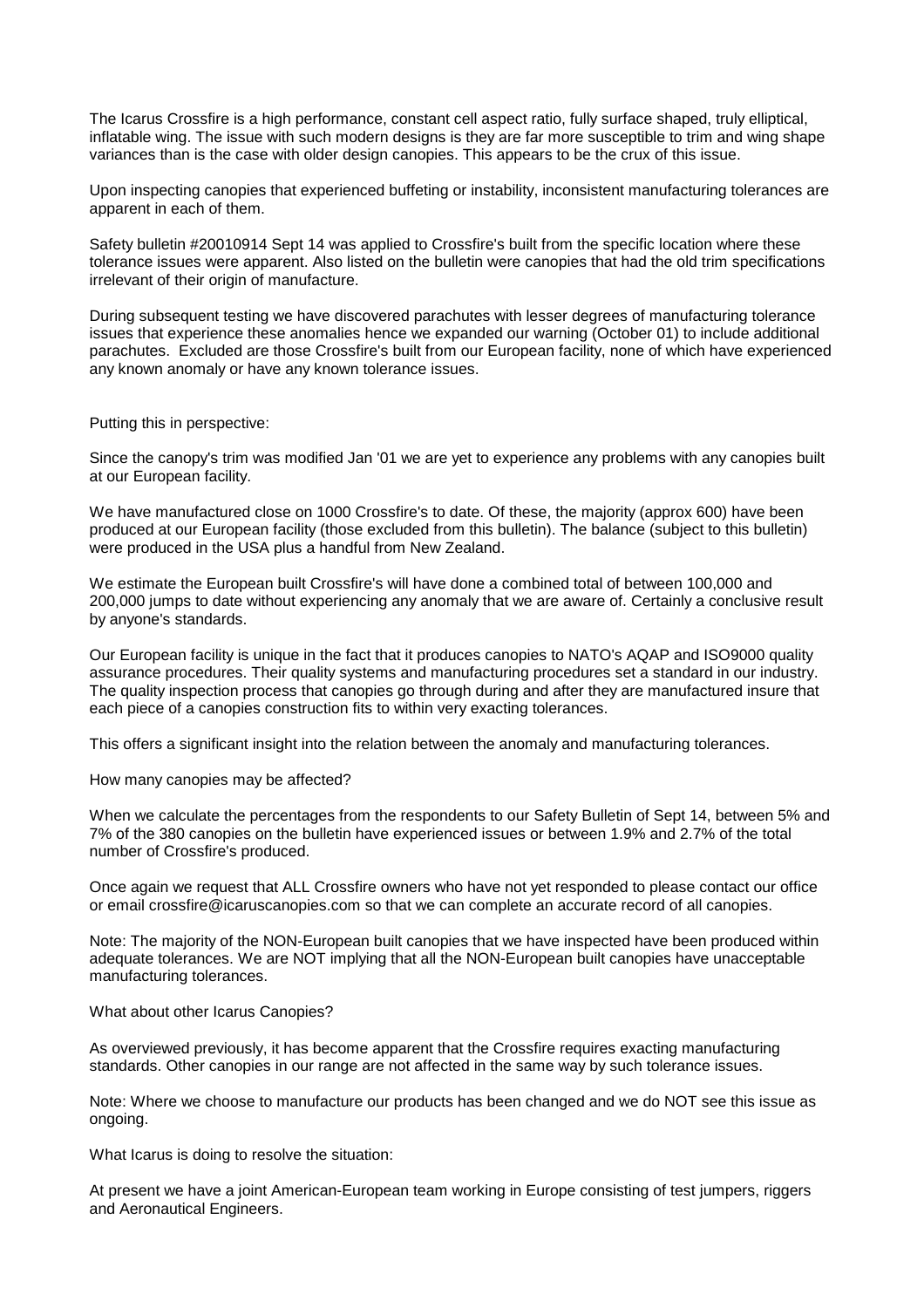Initially we have commenced the identification of each manufacturing inconsistency that exists in each parachute we have that experiences the anomaly. We are then test jumping each parachute and then slowly correcting the defects so we can accurately measure the points at which these inaccuracies create the anomaly.

This is more difficult than it may appear due to the compounding effect that can be created if several minor inconsistencies are all apparent in the one canopy. Any one or two minor (or major) inconsistencies may not have any affect. However, when several small tolerance issues are combined the anomaly may become apparent.

As a result we must be confident that we have identified each and every variable, individually and combined which creates the anomaly.

Once completed, we are endeavoring to produce a set of measuring standards by which the canopies can be compared. Canopies within the specifications will be approved for use. Those that fall outside these specifications will be repaired or replaced.

Additional to this process it is apparent that the Crossfire design, like any high performance piece of equipment, requires accuracy in ist construction and therefore does not leave a lot of margin for mistakes.

As a result we are also experimenting with other minor adjustments that will ensure the rigidity in parachutes even if tolerance issues exist. This is proving very successful and may be applied to all Crossfire's in the field and subsequent Crossfire's that we manufacture. We are currently having success with trim options that appear to stabilize even the most affected canopies.

While we are achieving positive results, additional testing is being conducted before we are prepared to conclude our results.

#### **New Canopies:**

Whilst we are confident of the reliability of Crossfire's produced within tight tolerances (including all of those from our European facility) we are also investigating possible modifications to the panel shaping to allow for an additional safety margin in the manufacturing process.

## **Recommendation:**

We know that most of the Crossfire's out there are solid canopies. We feel the balance is to let everybody know all the information we have available. Let people know the most likely affected serial numbers. Ask people to stay off front risers down low and avoid jumping in turbulent conditions.

A note on turbulence: Turbulence is a major factor in skydiving which kills or injures many skydivers every year. Pilots and Aeronautical Engineers will know the full extent of how serious turbulence can be. Do not underestimate how serious it can be regardless of the canopy you jump.

The majority of experienced Crossfire pilots know their canopies are safe. They have jumped them in countless meteorological conditions and performed countless riser maneuvers, others will not be sure and some will know their canopies are affected.

If you are in doubt or have limited experience on your canopy, then don't jump your canopy until we resolve this issue as a precautionary measure.

# **Actions:**

Limited Grounding Subject to S&TA and/or DZO approval (attached as annex three)

We have detailed this information to offer Crossfire users, S&TA's and DZO's the necessary information to make educated decisions.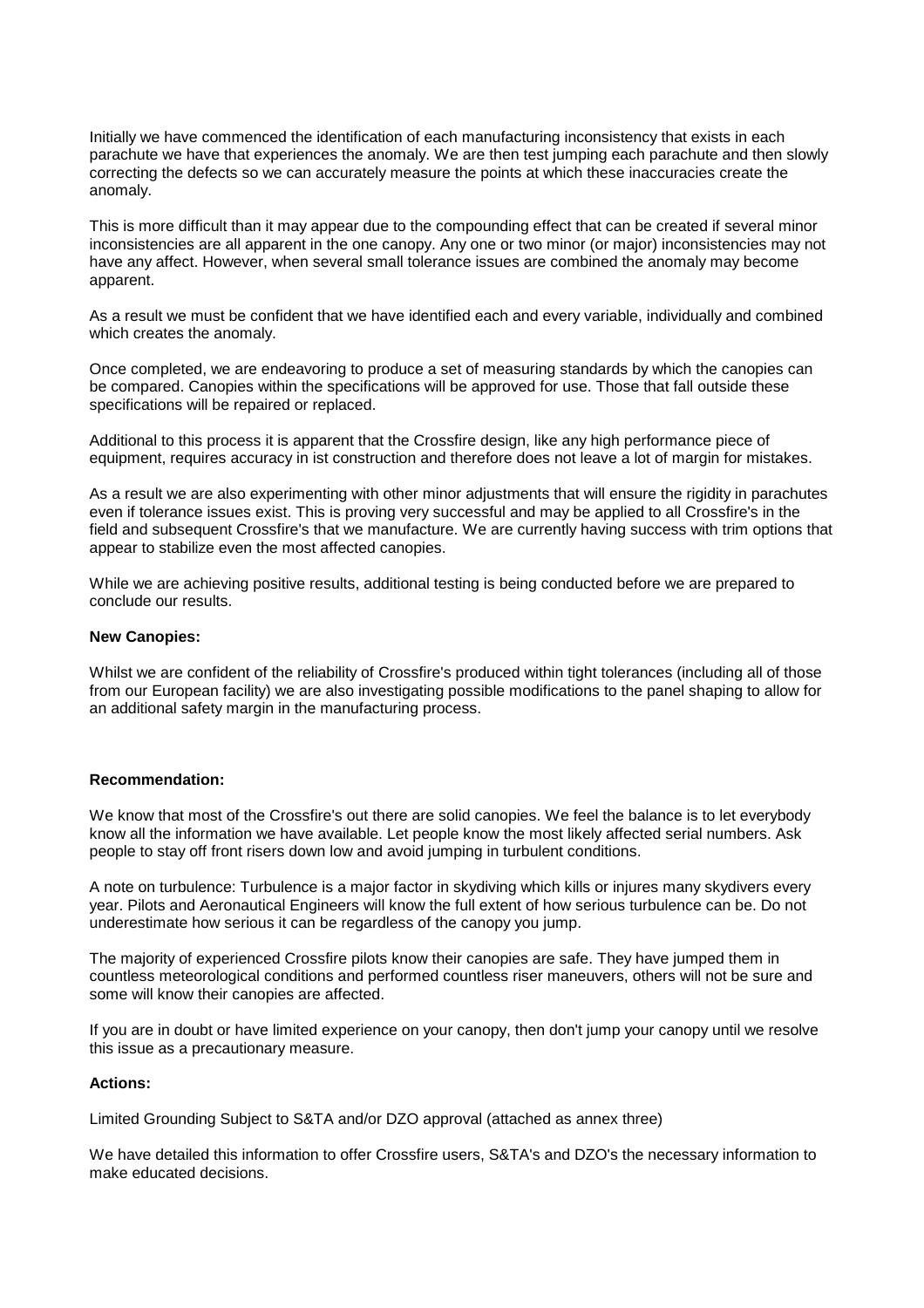We recommend to S&TA's and DZO's that they are familiar with the skydivers jumping the potentially affected Crossfire's (refer attached list) and ensure that the jumper is experienced and capable of making decisions regarding the reliability of his or her parachute. Additionally, they must have done a minimum number of jumps to have PREVIOUSLY flown the canopy in turbulent conditions and on front risers. Should they meet these requirements and have not experienced any anomaly on their canopy then we see it as most appropriate that you and the jumper make an educated decision based on this body of information. Should they have limited experience either as a skydiver or on the canopy then we recommend temporarily grounding their canopy as a precautionary measure until such time as we can approve it for use or modify it if necessary.

Additionally the parachutes attached to this list that are known to have an anomaly are grounded until such time as we can approve them, alter them or replace them. (Attached as annex two).

If your canopy is on the list of grounded canopies please contact Icarus Canopies. We will work with you as much as possible and practical to ensure minimal disruption to your jumping. If your canopy is not on the list but you do detect flight anomalies please get in contact with us.

Note: Should our investigations offer any greater cause for concern we will not hesitate in implementing more stringent directives.

Trim Modifications: (attached as annex four)

Also attached is a list of canopies that are required to be returned to Icarus Canopies for a trim modification. These are canopies which have the old trim specifications.

Note: if your canopy has been re-lined since January 2001 it will have been fitted with the new trim and a retrim is not needed.

Spectra Line - Line Set Change Required to VECTRAN:

Any Crossfire's with Spectra line require a change to Vectran. Spectra line does shrink rapidly and may create issues as it ages.

Note: Vectran is mandatory due to its superior trim qualities

Contact Icarus Canopies for details.

Closing Note:

Icarus Canopies has enjoyed tremendous growth over the past couple of years. We have secured a market position which seemed impossible two years ago. We have achieved this by going the extra mile for our customers and by designing some of the most revolutionary canopies the industry has seen in a long time. We have invested a significant amount of time and money to achieve this position and we are not about to ignore our responsibilities as a leading canopy manufacturer.

We are not infallible, as no company is, nor are we a giant corporation with unlimited resources. Our goals extend well beyond our current market position and we fully intend to be around to realize them.

We appreciate your support and understanding and will do all in our power to fully resolve this situation as rapidly as possible.

Should you have any questions please don't hesitate to contact:

Simon Mundell Icarus Canopies,1627, US 1, Sebastian, FL 32958, USA. Ph. (561) 581-8131, Fax (561) 581-8132 simon@icaruscanopies.com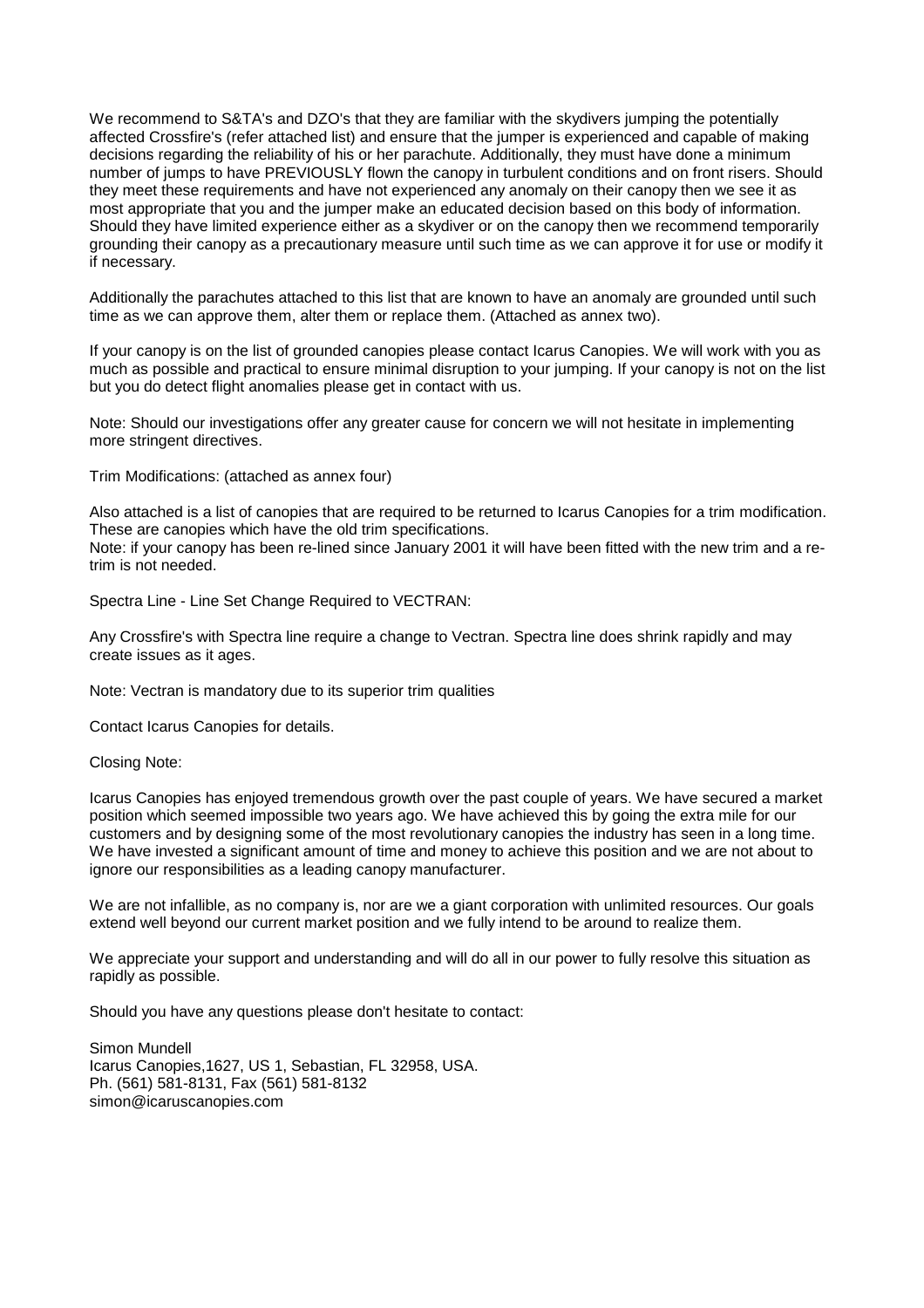Annex Two Grounded Canopies

Crossfire's with the serial numbers as listed below are grounded until further notice pending evaluation and approval or modification by Icarus **Canopies**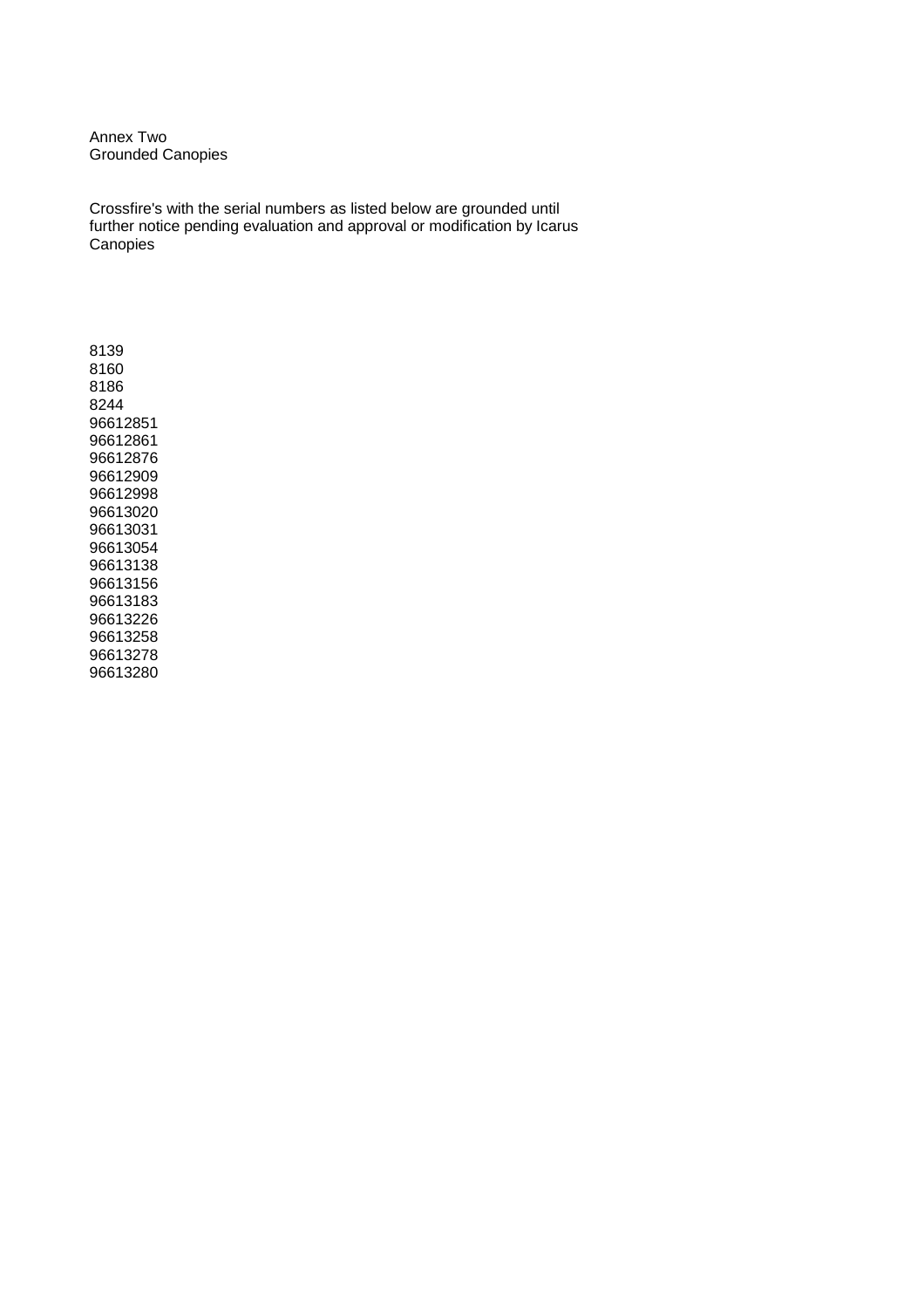## Annex Three Canopies subject to S&TA approval before use

Crossfire's with the serial numbers as listed below are subject to S&TA approval before use.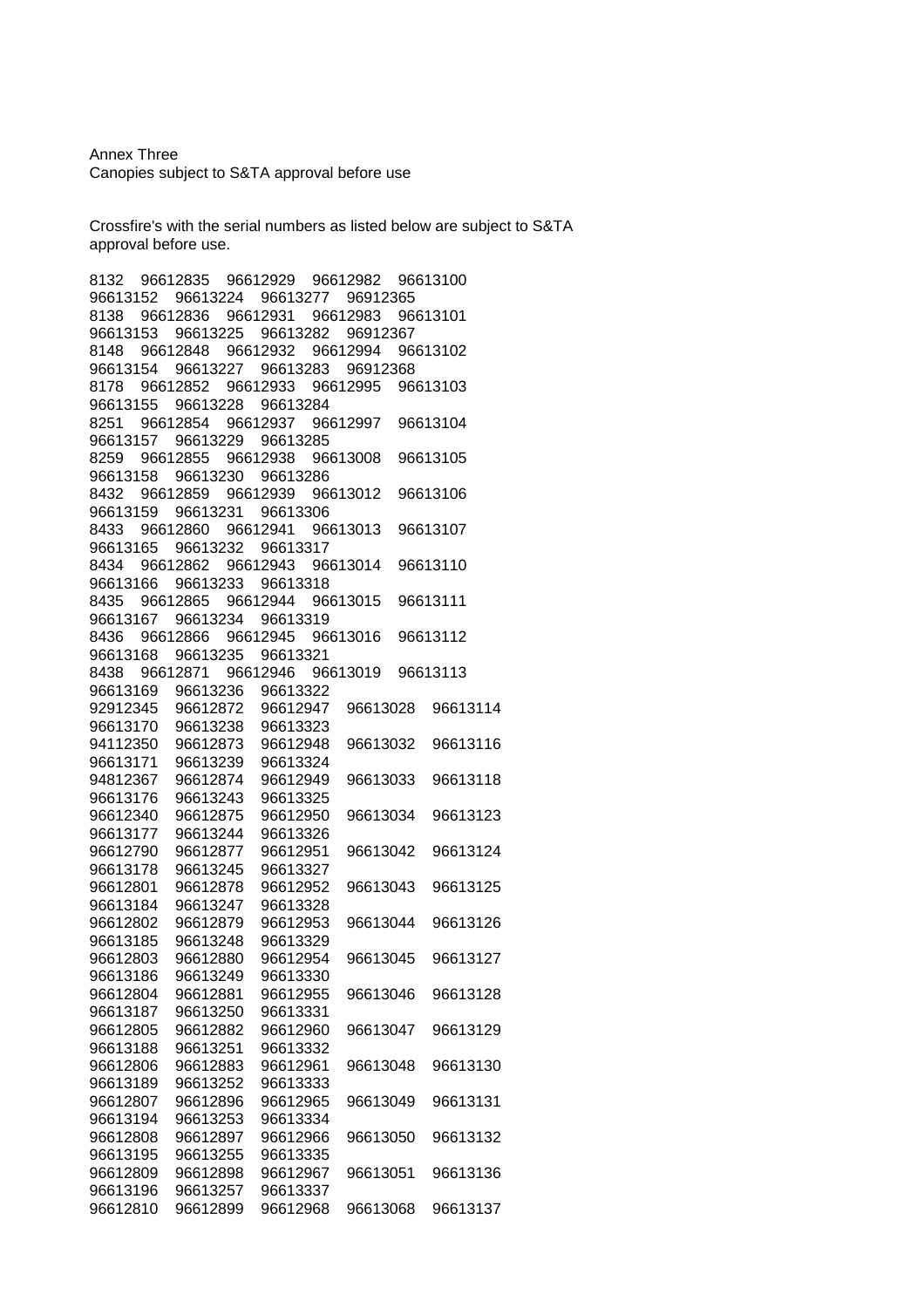| 96613197 | 96613259 | 96613345 |          |          |
|----------|----------|----------|----------|----------|
| 96612811 | 96612900 | 96612969 | 96613085 | 96613139 |
| 96613198 | 96613260 | 96613346 |          |          |
| 96612812 | 96612904 | 96612970 | 96613087 | 96613140 |
| 96613199 | 96613261 | 96613347 |          |          |
| 96612813 | 96612905 | 96612971 | 96613088 | 96613141 |
| 96613200 | 96613263 | 96712347 |          |          |
| 96612814 | 96612908 | 96612972 | 96613089 | 96613142 |
| 96613201 | 96613264 | 96712357 |          |          |
| 96612815 | 96612910 | 96612973 | 96613091 | 96613143 |
| 96613202 | 96613265 | 96712364 |          |          |
| 96612816 | 96612911 | 96612974 | 96613092 | 96613144 |
| 96613203 | 96613267 | 96812349 |          |          |
| 96612817 | 96612912 | 96612975 | 96613093 | 96613145 |
| 96613204 | 96613269 | 96812356 |          |          |
| 96612818 | 96612914 | 96612976 | 96613094 | 96613146 |
| 96613205 | 96613270 | 96912348 |          |          |
| 96612819 | 96612919 | 96612977 | 96613095 | 96613147 |
| 96613206 | 96613271 | 96912355 |          |          |
| 96612820 | 96612924 | 96612978 | 96613096 | 96613148 |
| 96613215 | 96613272 | 96912358 |          |          |
| 96612821 | 96612926 | 96612979 | 96613097 | 96613149 |
| 96613221 | 96613273 | 96912360 |          |          |
| 96612822 | 96612927 | 96612980 | 96613098 | 96613150 |
| 96613222 | 96613275 | 96912362 |          |          |
| 96612823 | 96612928 | 96612981 | 96613099 | 96613151 |
| 96613223 | 96613276 | 96912363 |          |          |

# Annex Four

Canopies requiring re-trim

Crossfire's with the serial numbers as listed below require a re-trim by Icarus Canopies before 31 October 2001.

Contact Icarus Canopies for details.

| 8132     | 50212674 | 96212746 |  |
|----------|----------|----------|--|
| 8138     | 50212677 | 96212749 |  |
| 8139     | 50212689 | 96212752 |  |
| 8148     | 50212701 | 96312732 |  |
| 8178     | 50212701 | 96312738 |  |
| 8186     | 50212707 | 96312741 |  |
| 8244     | 50212707 | 96312747 |  |
| 8251     | 50212722 | 96312750 |  |
| 8259     | 50312558 | 96312753 |  |
| 8432     | 50312570 | 96312759 |  |
| 8433     | 50312576 | 96312765 |  |
| 8434     | 50312579 | 96312795 |  |
| 8435     | 50312600 | 96312807 |  |
| 8436     | 50312615 | 96312810 |  |
| 8438     | 50312618 |          |  |
| 50112562 | 50312621 |          |  |
| 50112574 | 50312624 |          |  |
| 50112580 | 50312630 |          |  |
| 50112586 | 50312648 |          |  |
| 50112601 | 50312654 |          |  |

| 50112607 | 50312657 |
|----------|----------|
| 50112613 | 50312666 |
| 50112619 | 50312675 |
| 50112622 | 50312684 |
| 50112646 | 50312705 |
| 50112667 | 50312705 |
| 50112676 | 50312717 |
| 50112679 | 50312729 |
| 50112685 | 96112739 |
| 50112694 | 96112748 |
| 50112703 | 96112751 |
| 50112718 | 96112754 |
| 50112727 | 96112766 |
| 50212560 | 96112784 |
| 50212560 | 96112793 |
| 50212572 | 96112796 |
| 50212575 | 96112808 |
| 50212617 | 96112811 |
| 50212623 | 96212737 |
| 50212659 | 96212740 |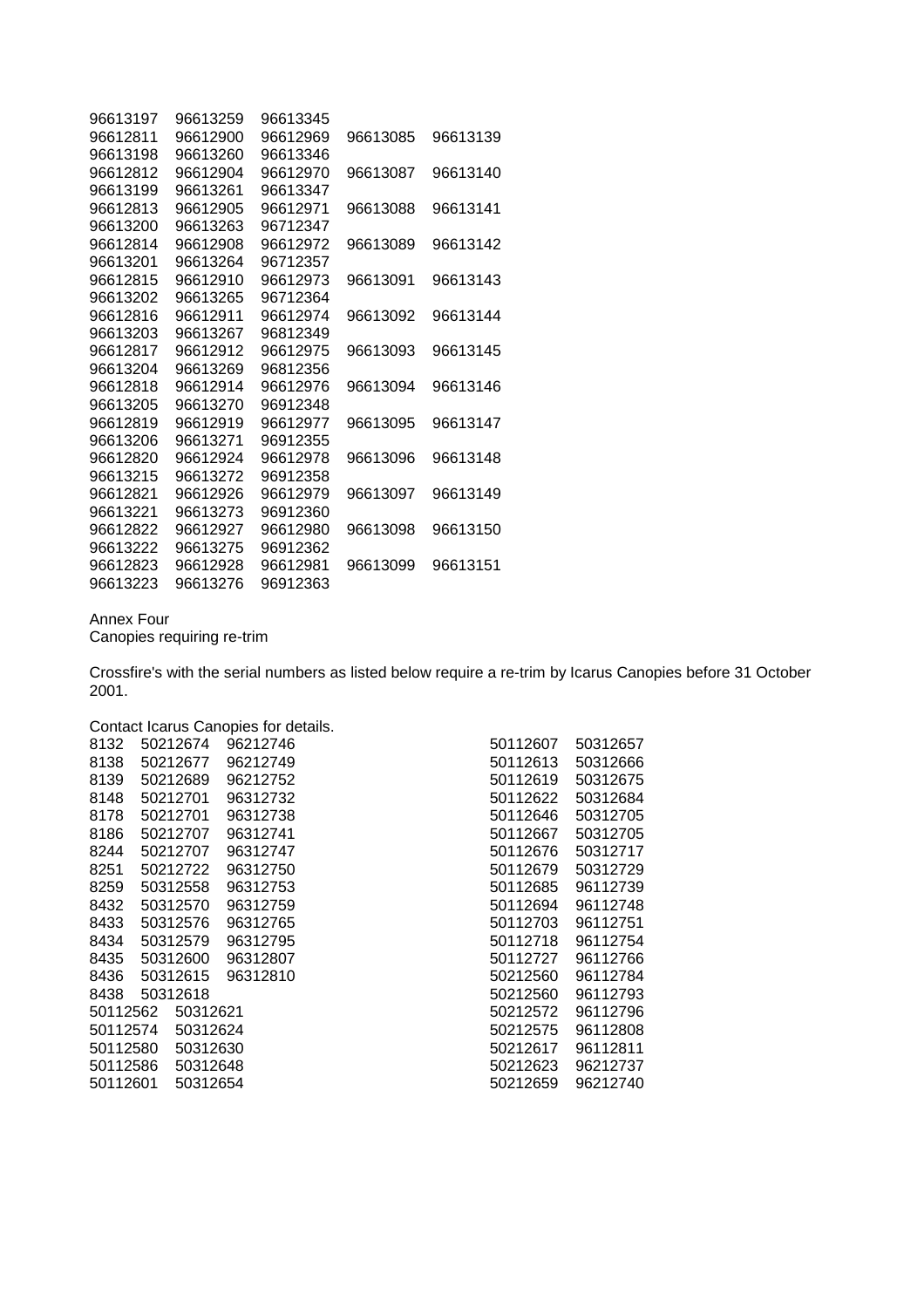Annex Five Canopies approved for full use

Crossfire's with the serial numbers as listed below are NOT subject to this Safety Bulletin.

Note: Due to the quantity of serial numbers involved, the serial numbers below are listed in ranges (i.e. from & to).

ANY & ALL serial number listed WITHIN these ranges of serial numbers applies.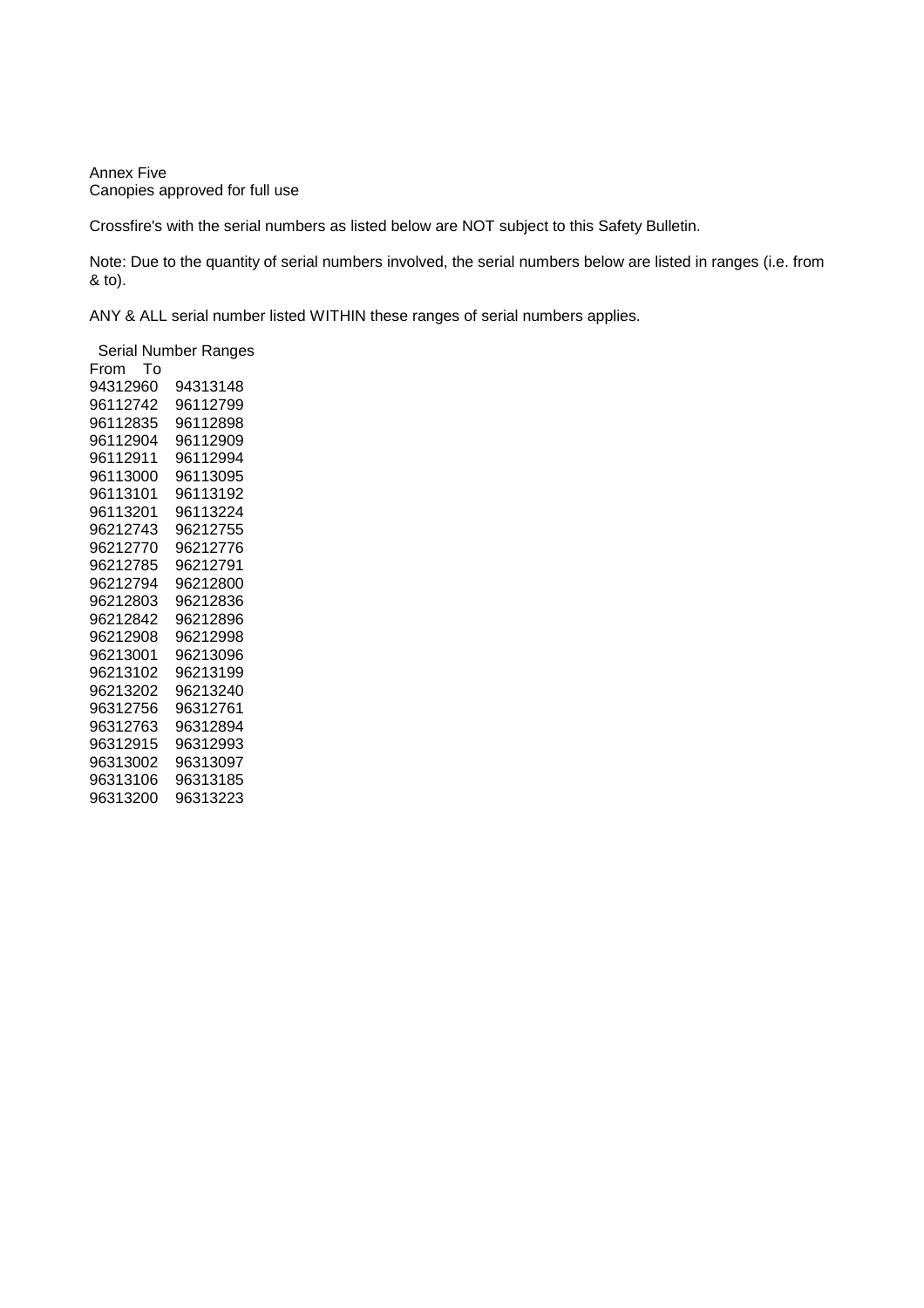

Sascha Arndt Barcelona, 19.10.01

ICARUS CANOPIES EUROPE

 $C/$  Valles s/n, El Ramassar Phone:  $+3493849643$ 08250 Las Franquesas Fax: +34 93 849 79 71 Barcelona, SPAIN Cell: +34 610 584 263 e-mail: [sascha@icaruscanopies.com](mailto:sascha@icaruscanopies.com)

Verband unabhäniger Prüfer von Luftsportgeräten Hans Ostermünchner Ertlweg 1 14 83677 Greiling

# **Icarus Canopies Crossfire Safety Bulletin #2**

In Europa gefertigte Crossfire sind vom Safety Bullentins #2 nicht betroffen.

Dies bezieht sich auf hier aufgeführte Seriennummern:

| Von      | <b>Bis</b> | Von      | <b>Bis</b> |
|----------|------------|----------|------------|
| 94312960 | 94313148   | 96113000 | 96113095   |
| 96112742 | 96112799   | 96113101 | 96113192   |
| 96112835 | 96112898   | 96113201 | 96113224   |
| 96112904 | 96112909   | 96212743 | 96212755   |
| 96112911 | 96112994   | 96212770 | 96212776   |
| Von      | <b>Bis</b> | Von      | <b>Bis</b> |
| 96212785 | 96212791   | 96212908 | 96212998   |
| 96212794 | 96212800   | 96213001 | 96213096   |
| 96212803 | 96212836   | 96213102 | 96213199   |
| 96212842 | 96212896   | 96213202 | 96213240   |